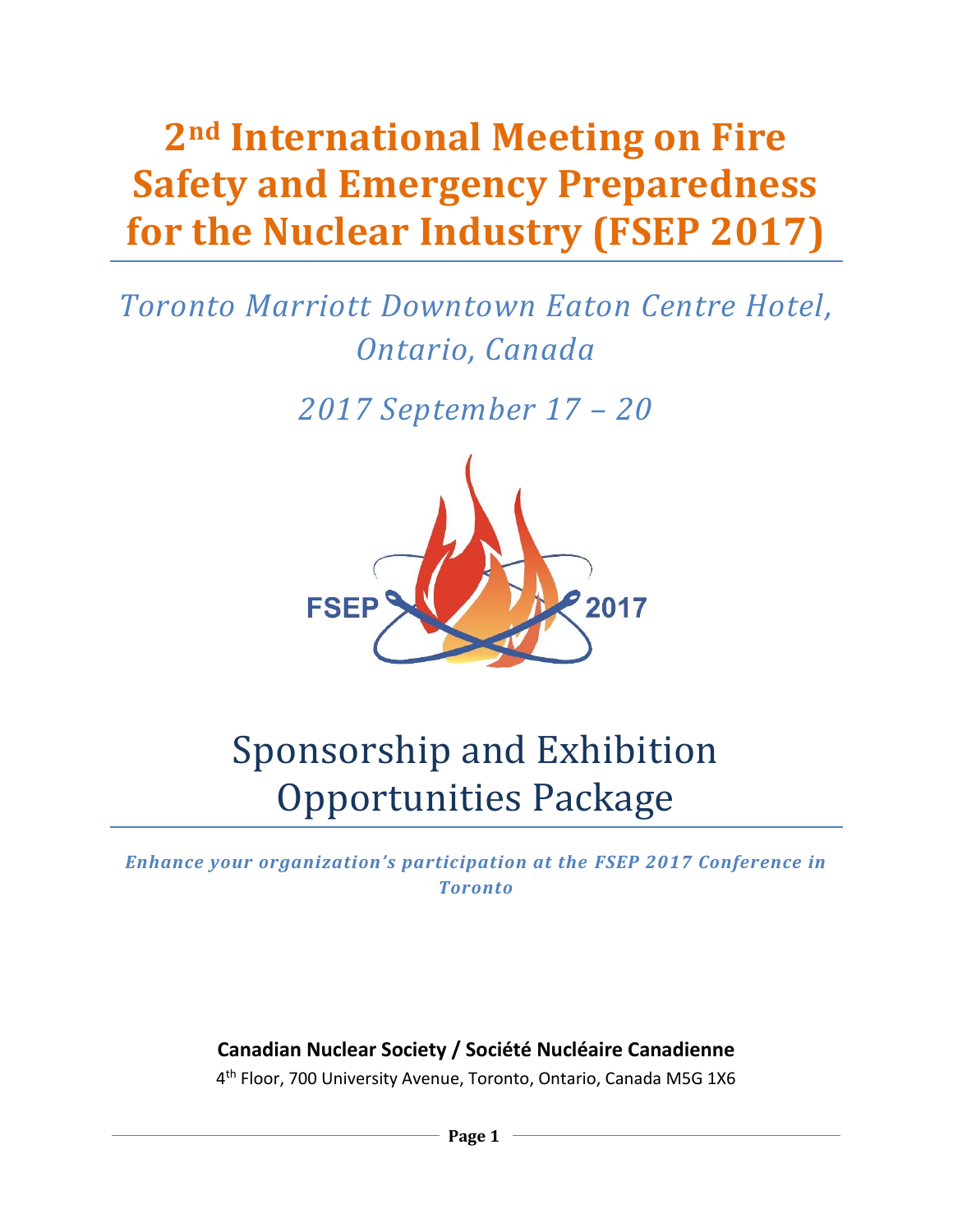# Tel./Tél.: 416-977-7620 Fax/Télécopieur: 416-977-8131 E-mail / Courriel: cns-snc@on.aibn.com

# **Table of Contents**

| Host Sponsorship |
|------------------|
| Gold Sponsorship |
|                  |
|                  |
|                  |
|                  |
|                  |
|                  |
|                  |
|                  |
|                  |
|                  |
|                  |
|                  |
|                  |
|                  |
|                  |
|                  |
|                  |
|                  |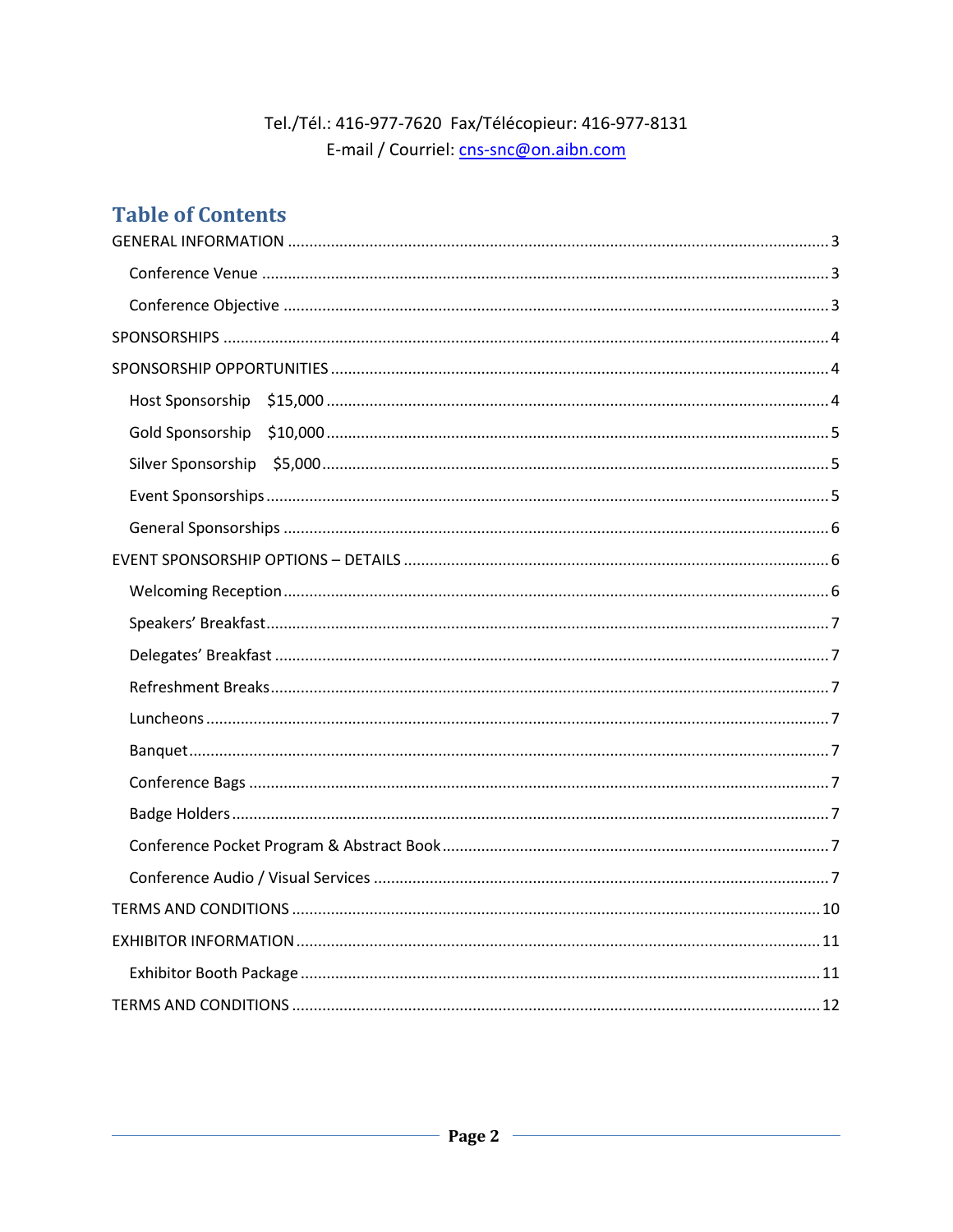# <span id="page-2-0"></span>**GENERAL INFORMATION**

# <span id="page-2-1"></span>**Conference Venue**

The FSEP 2017 Conference will be held September 17 – 20, 2017 at the Toronto Marriott Downtown Eaton Centre Hotel, 525 Bay Street, Toronto, Ontario, Canada M5G 2L2.

The exhibits are located on the convention level, Grand Ballroom Foyer. The hallway/foyer around the ballroom will be used for the daily continental breakfast, morning and afternoon break periods, thus providing maximum exposure for corporate displays to the Conference participants. The Conference plenary sessions are being held on the same level, as well as the technical sessions, thus conveniently allowing the delegates to explore the exhibits during refreshment breaks.

# <span id="page-2-2"></span>**Conference Objective**

The FSEP 2017 Conference will emphasize the sharing and exchange of information between specialists, government representatives and officials, industry, community, and other stakeholders in fire protection and emergency management in the nuclear industry.

The 1<sup>st</sup> International Technical Meeting on Fire Safety and Emergency Preparedness held in Mississauga, Ontario, in 2015, was highly successful with representatives from Canada, USA, France, Germany, Netherlands and Romania, and it received support of several prominent organizations of the nuclear community.

Specific topics to be discussed at FSEP-2017 include:

- $\checkmark$  Industry Management Perspective
- $\checkmark$  Fire Protection Overview
- $\checkmark$  Emerging Operating Experience
- $\checkmark$  Fire Probabilistic Risk Assessment
- $\checkmark$  NFPA 805 Transition
- $\checkmark$  Inspection Experience
- $\checkmark$  Industry Best Practices
- $\checkmark$  Research and Development

FSEP 2017 is the ideal marketing vehicle to:

- $\checkmark$  Launch and demonstrate new products and services.
- $\checkmark$  Demonstrate your expertise and solutions to industry professionals.
- $\checkmark$  Generate new sales leads.
- $\checkmark$  Obtain customer feedback and conduct market research.
- $\checkmark$  Meet your clients and prospective clients face-to-face.
- $\checkmark$  Strengthen customer and supplier relations.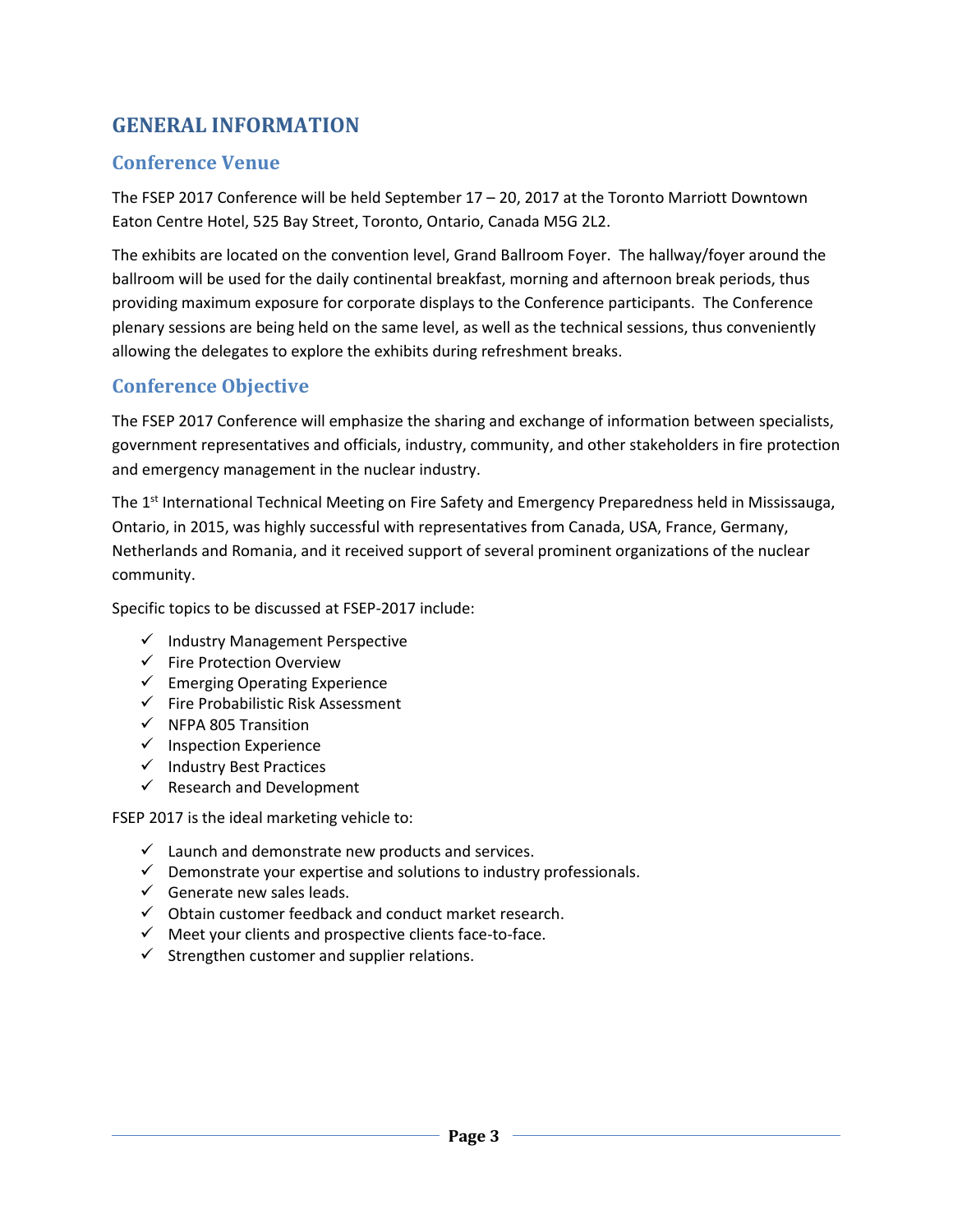# <span id="page-3-0"></span>**SPONSORSHIPS**

The conference organizing committee is seeking sponsors and offers a spectrum of benefits, as follows:

**Gain more visibility –** by participating in our sponsorship program at the FSEP 2017 conference.

**Recognition –** your company's name/logo will appear on a large placard at the site of the sponsored event, and electronically on display screens, and will be mentioned throughout the conference and in the official Program and Abstract Book.

Sponsored events are on a first-come, first-served basis.

# <span id="page-3-1"></span>**SPONSORSHIP OPPORTUNITIES**

**The following sponsorships are available:**

# <span id="page-3-2"></span>**Host Sponsorship \$15,000**

In a unique and most enhanced manner, your organization's logo and name will be associated with the FSEP 2017 Conference at all appropriate opportunities, with the following specific benefits:

- $\checkmark$  Three complimentary Delegate registrations for the full Conference.
- $\checkmark$  One complimentary Exhibit space, in a location of your choice (first come, first served).
- $\checkmark$  Reserved table at one of the conference luncheons.
- $\checkmark$  Logo display at the top level on the conference webpage with an URL link to your website home page.
- $\checkmark$  Logo display at the top level on Conference Program and Abstract Book.
- $\checkmark$  A representative of your organization will have the opportunity to present greetings to the delegates at the Wednesday Opening Reception on behalf of all the sponsors.
- $\checkmark$  Head Table seating of your designated representative at one of the conference luncheons and acknowledgement.
- $\checkmark$  Verbal recognition of your sponsorship throughout the conference.
- $\checkmark$  Most prominent display of your organization's logo during the plenary sessions on the main projection screens.
- $\checkmark$  Most prominent display of your organization's logo at highly visible key locations.
- $\checkmark$  Your organization may place a brochure and/or gift in each of the Delegate packs. Such items must be approved by the Conference organizing committee.

The Host Sponsor will have the opportunity to be a key member of the Conference Organizing Committee with various responsibilities.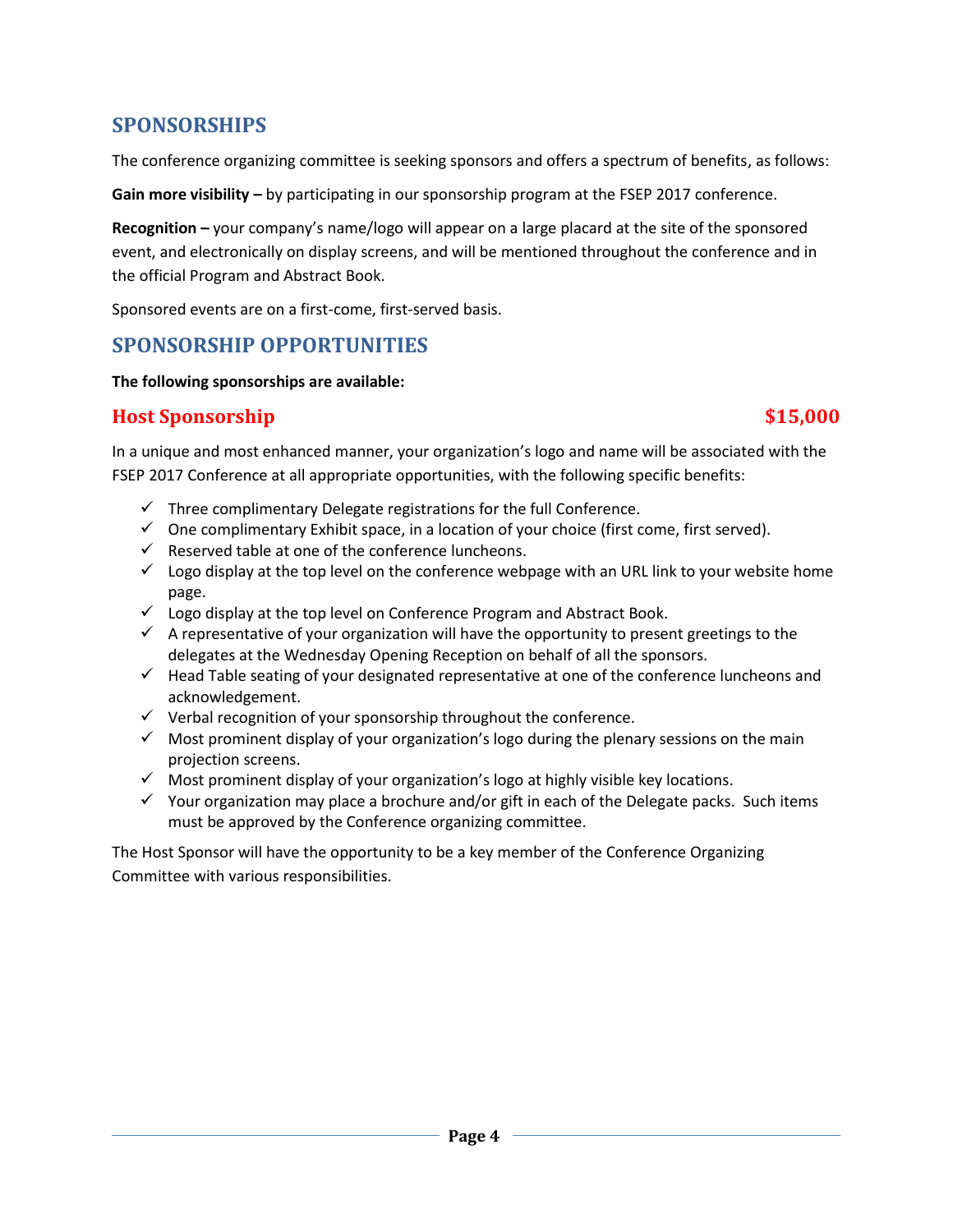#### $\checkmark$  Company logo presented in the Conference Program and Abstract Book and post-event proceedings.

link to sponsor website.

 $\checkmark$  Promotional item or one brochure may be placed in the conference bag.

 $\checkmark$  Acknowledgement during the conference Plenary and Technical Sessions.

 $\checkmark$  Head-table seating of your representative at a conference luncheon and acknowledgement.

 $\checkmark$  Company logo of appropriate size displayed on the FSEP 2017 Conference webpage with URL

In a unique and most enhanced manner, your organization's logo and name will be associated with the

 $\checkmark$  One complimentary Exhibit space, in a location of your choice (first come, first served).

 $\checkmark$  Company logo prominently displayed on rolling slide show during program-free times.

FSEP 2017 Conference at all appropriate opportunities, with the following specific benefits:

 $\checkmark$  Two complimentary Delegate registrations for the full Conference.

#### <span id="page-4-1"></span>**Silver Sponsorship \$5,000**

In a unique and most enhanced manner, your organization's logo and name will be associated with the FSEP 2017 Conference at all appropriate opportunities, with the following specific benefits:

- $\checkmark$  One complimentary Delegate registration for the full Conference.
- $\checkmark$  Acknowledgement during the conference Plenary and Technical Sessions.
- $\checkmark$  Company logo prominently displayed on rolling slide show during program-free times.
- $\checkmark$  Company logo of appropriate size displayed on the FSEP 2017 Conference webpage with URL link to sponsor website.
- $\checkmark$  Company logo presented in the Conference Program and Abstract Book and post-event proceedings.

#### <span id="page-4-2"></span>**Event Sponsorships**

Note that certain sponsorships may be shared among two or more sponsors as indicated below or as negotiated with the Sponsorship Chair. Sponsorships are subject to 13% HST on the prices indicated; non-resident sponsors are exempt.

| Sunday - 17 September 2017                           | Cost (excl. HST) |
|------------------------------------------------------|------------------|
| Welcoming Reception (2 co-sponsors $\omega$ \$4,000) | \$8,000          |
| Monday - 18 September 2017                           |                  |
| Delegates' Breakfast                                 | \$2,500          |
| Speakers' Breakfast                                  | \$1,800          |
| <b>Morning Coffee Break</b>                          | \$1,500          |
| Luncheon (2 co-sponsors $@$ \$4,000 each)            | \$8,000          |
| Afternoon Coffee Break                               | \$1,500          |

#### <span id="page-4-0"></span>**Gold Sponsorship \$10,000**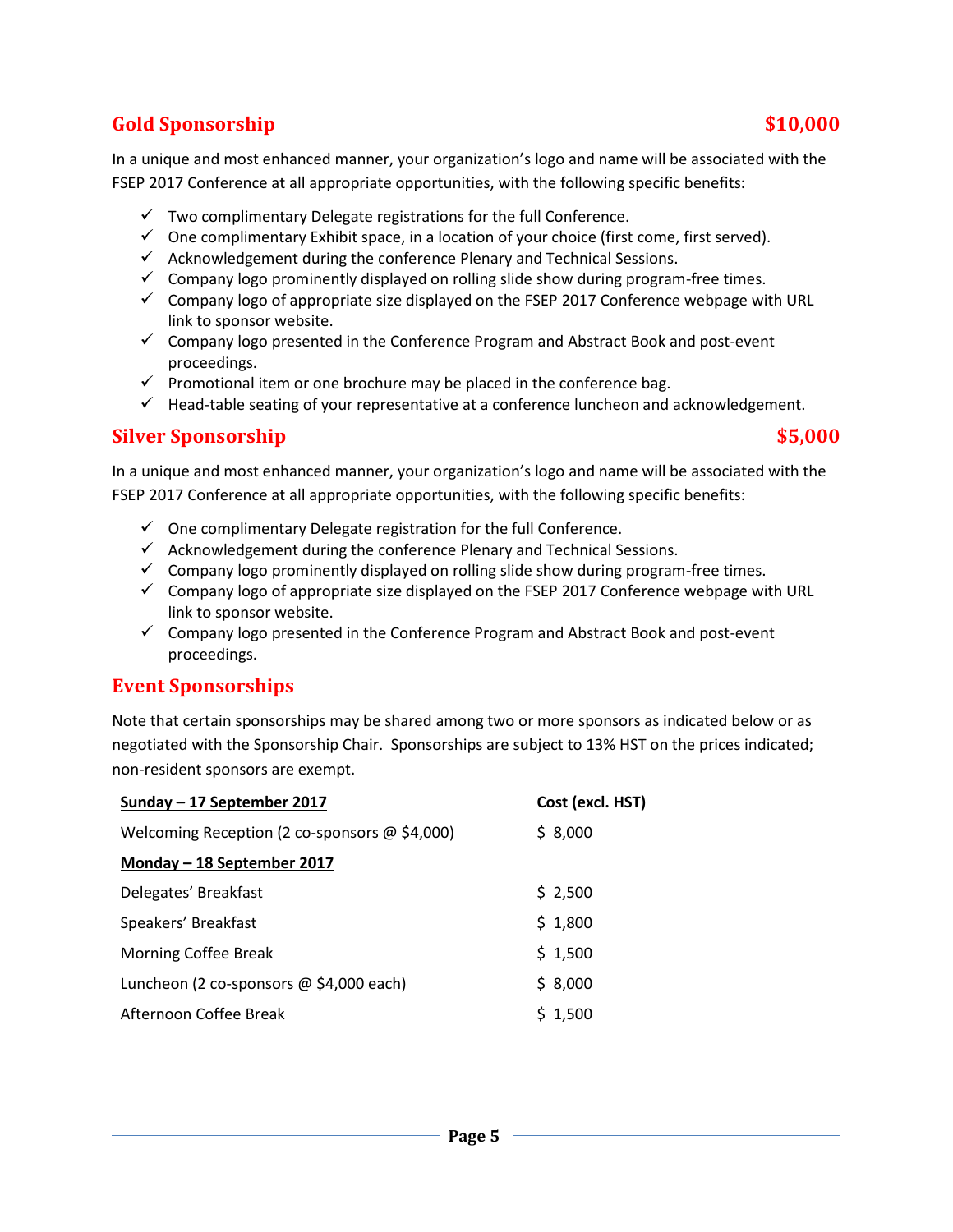#### **Tuesday – 19 September 2017**

| Delegates' Breakfast                            | \$2,500  |
|-------------------------------------------------|----------|
| Speakers' Breakfast                             | \$1,800  |
| Morning Coffee Break                            | \$1,500  |
| Luncheon (2 co-sponsors $@$ \$4,000)            | \$8,000  |
| Afternoon Coffee Break                          | \$1,500  |
| <b>Cocktail Reception</b>                       | \$2,500  |
| Banquet / Dinner (2 co-sponsors @ \$6,000 each) | \$12,000 |
| Wednesday - 20 September 2017                   |          |
| Delegates' Breakfast                            | \$2,500  |
| Speakers' Breakfast                             | \$1,800  |
| <b>Morning Coffee Break</b>                     | \$1,500  |
| Luncheon (2 co-sponsors $@$ \$4,000 each)       | \$8,000  |

# <span id="page-5-0"></span>**General Sponsorships**

#### **Host Sponsorship (see page 3 for details)**

| Conference Bags (2 co-sponsors @ \$2,500)                         | \$5,000  |
|-------------------------------------------------------------------|----------|
| <b>Badge Holders</b>                                              | \$2,000  |
| Pocket Program and Abstract Book (2 co-sponsors @<br>\$2,000      | \$4,000  |
| Conference Audio / Visual Services (3 co-sponsors @<br>$$4,000$ ) | \$12,000 |

# <span id="page-5-1"></span>**EVENT SPONSORSHIP OPTIONS – DETAILS**

#### <span id="page-5-2"></span>**Welcoming Reception**

Held in the Grand Ballroom Foyer from 6 pm to 8:30 pm on Sunday, September 17, 2017. The Reception is open to all registrants at the time of the event. The reception will feature a host bar, hors d'oeuvres, fruit and cheese trays.

There is an opportunity for the Event 'Host' Sponsor(s) to speak as part of the brief "Welcome to the Conference" ceremony during this important kick-off event. Additionally the Sponsor(s), as well as the Conference Chair, may participate in a "receiving line" at the beginning of the reception.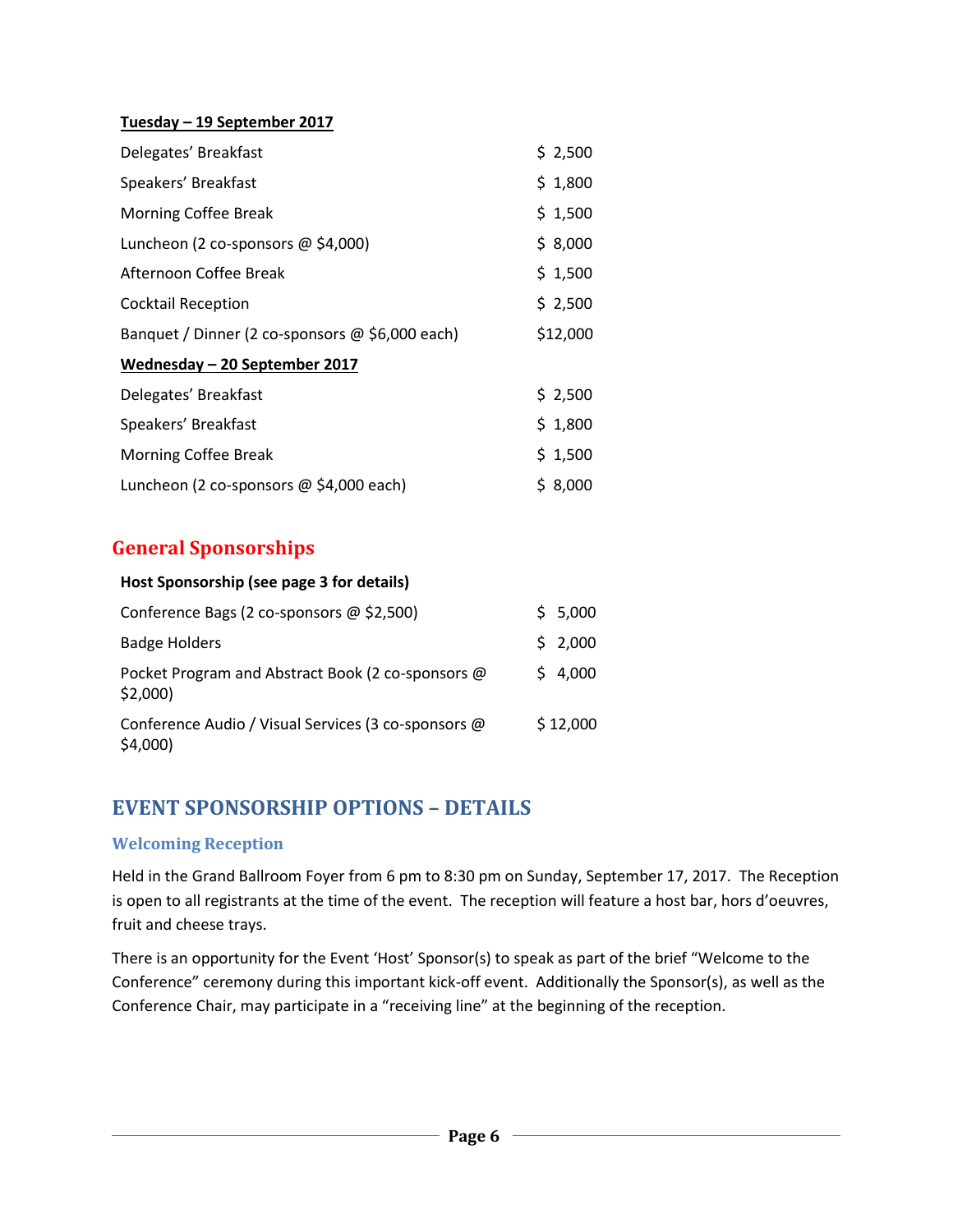#### <span id="page-6-0"></span>**Speakers' Breakfast**

The Speakers' Breakfasts provide the opportunity for Session Chairs to meet with the speakers in their respective sessions to ensure that they are prepared to make their presentations. The full breakfasts offered are limited to Speakers and Session Chairs of the day, and run from 7:00 am to 8:00 am.

#### <span id="page-6-1"></span>**Delegates' Breakfast**

Light continental breakfasts will be provided for Conference participants each morning from 7:00 am to 8:30 am in the Grand Ballroom Salons C-D.

#### <span id="page-6-2"></span>**Refreshment Breaks**

Refreshment breaks are held mid-morning and mid-afternoon each day for all Conference participants and include coffee, tea, juices and soft drinks. The breaks are held in the lobby pre-function area outside of the Grand Ballroom, where the hospitality events and the Exhibit Booths are located.

#### <span id="page-6-3"></span>**Luncheons**

Luncheons will be served each day to Conference participants in Grand Ballroom Salons C-D from 12:00 noon to 1:30 pm.

#### <span id="page-6-4"></span>**Banquet**

The banquet will be held from 6 pm to 9 pm on September 19, 2017 in the Grand Ballroom Salons C-D which will include reception, dinner and wine.

### <span id="page-6-5"></span>**Conference Bags**

Conference bags are provided to each delegate with a full registration. The sponsoring company's logo will be printed on the bag alongside the CNS logo.

### <span id="page-6-6"></span>**Badge Holders**

Wallet style bi-fold with vinyl see through window to hold 4" x 3" name badge and with 1/2" lanyard to be handed out at registration to all attendees. The sponsoring company's logo to be added to the CNS logo, above the vinyl window.

### <span id="page-6-7"></span>**Conference Pocket Program & Abstract Book**

Place your promotional/advertisement material on back cover of the Conference Program and Abstract Book.

### <span id="page-6-8"></span>**Conference Audio / Visual Services**

Includes the provision of some Audio-Visual Services for the conference while at the Toronto Marriott Downtown Eaton Centre Hotel. This includes the Main Exhibit/Great Hall and the Technical Session presentation rooms.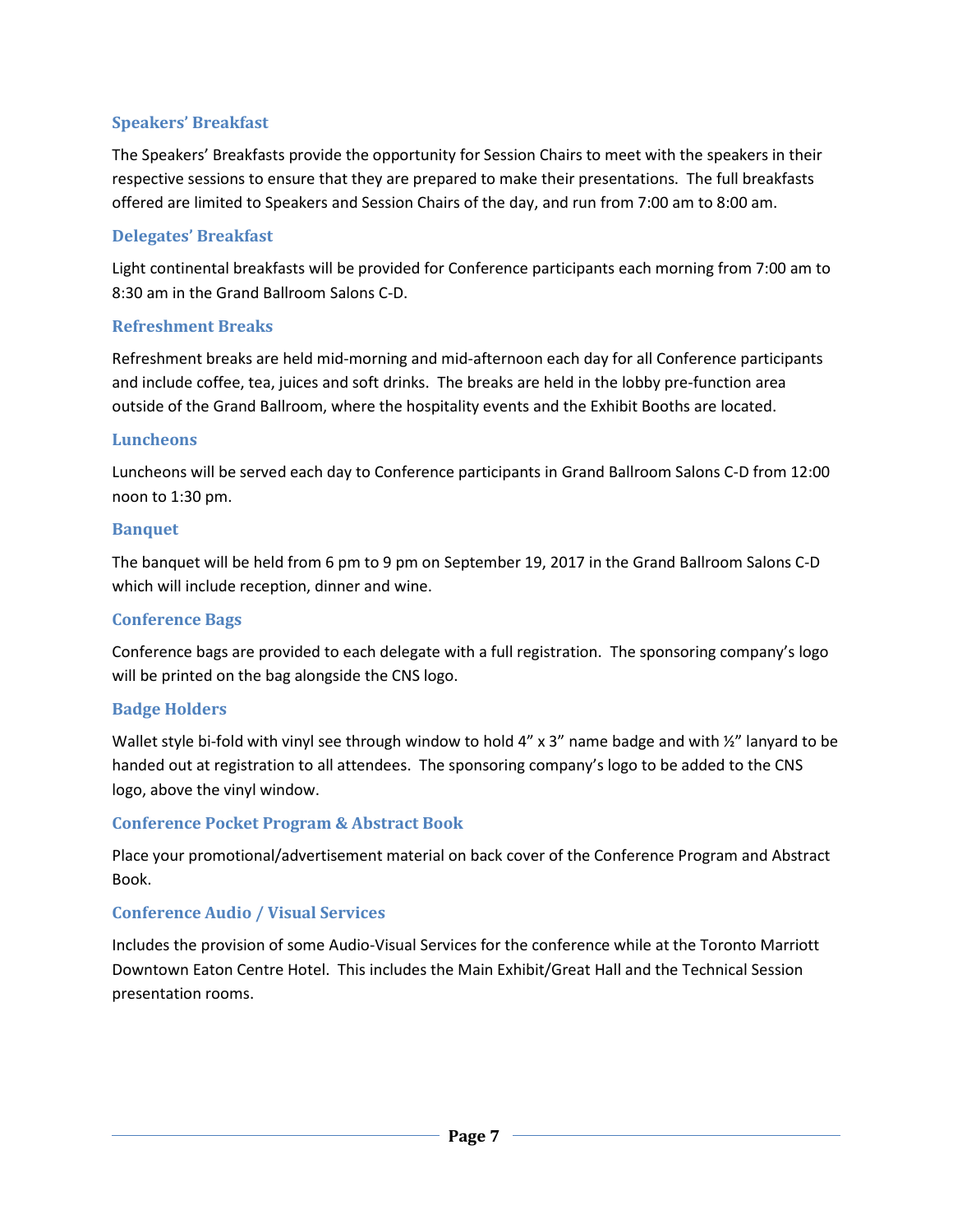**Details of Event Sponsorship benefits are as listed below:**

| Sponsorship                                                                                                                                                                     | <b>Detailed list of included Benefits</b>                                                                                                                                                                                                                                                                                                                                                |  |
|---------------------------------------------------------------------------------------------------------------------------------------------------------------------------------|------------------------------------------------------------------------------------------------------------------------------------------------------------------------------------------------------------------------------------------------------------------------------------------------------------------------------------------------------------------------------------------|--|
| The sponsorships listed below entitle the<br>sponsor to receive the benefits listed in<br>column 2 opposite.                                                                    |                                                                                                                                                                                                                                                                                                                                                                                          |  |
| <b>Welcoming Reception</b><br><b>Banquet Reception</b><br><b>Banquet/Dinner</b><br><b>Banquet Wine</b><br><b>Conference Luncheon</b><br><b>Conference Audio Visual Services</b> | Acknowledgement prior to beginning of<br>function.<br>Head table seating of sponsor's<br>representative at a conference luncheon<br>and acknowledgement<br>Logo display on Conference Program &<br><b>Abstract Book</b><br>Logo display on Conference webpage with<br>URL link to sponsor's website home page<br>On-site signage<br>Rolling logo display on all conference TV<br>screens |  |
| <b>Conference Bags</b>                                                                                                                                                          | Logo imprinted on bags<br>$\frac{1}{2}$<br>Logo display on Conference Program &<br><b>Abstract Book</b><br>Logo display on Conference webpage with<br>URL link to sponsor's website home page<br>Head table seating of sponsor's<br>representative at a conference luncheon<br>and acknowledgement<br>On-site signage<br>Rolling logo display on all conference TV<br>screens            |  |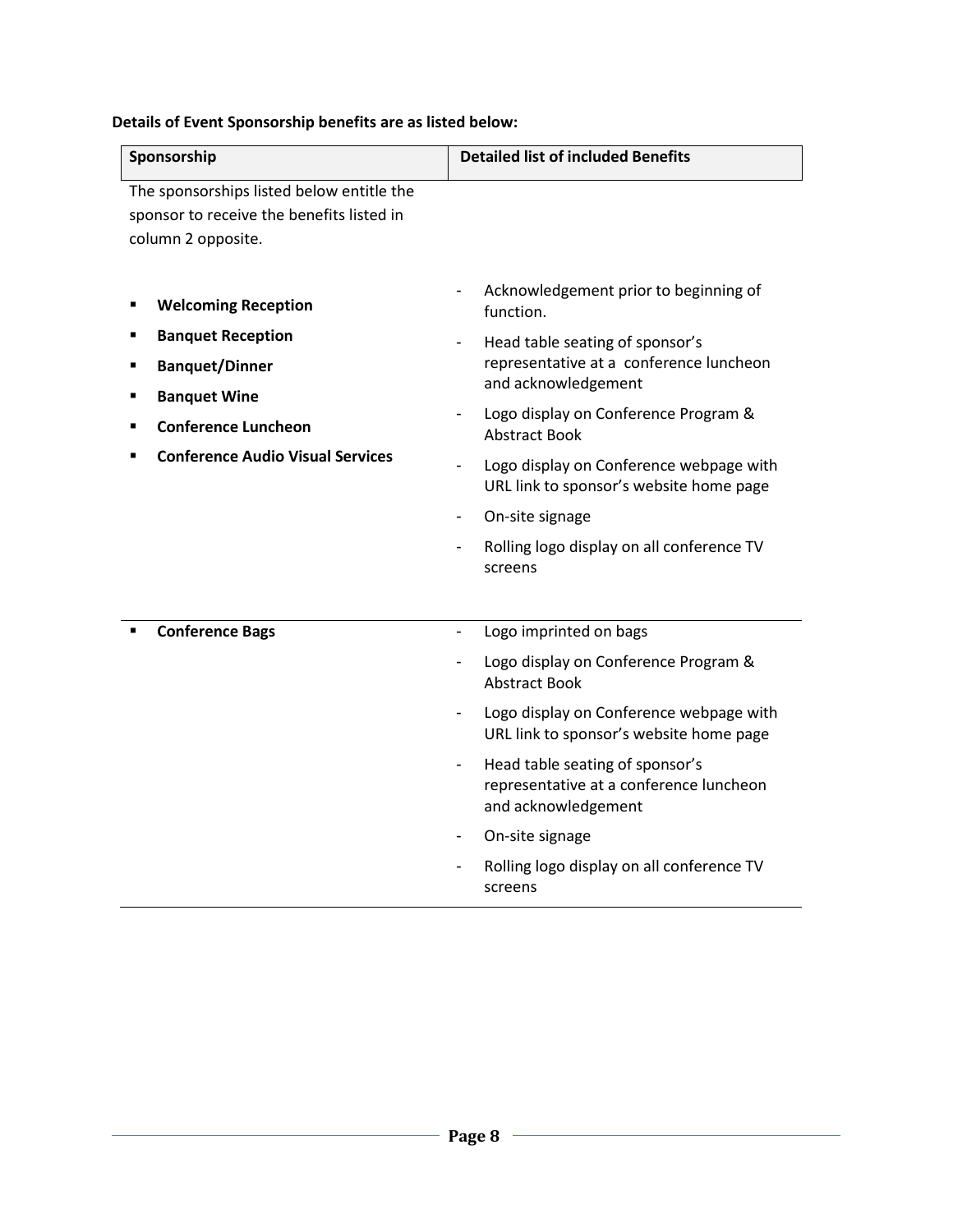| Sponsorship                                                     | <b>Detailed list of included Benefits</b>                                                             |
|-----------------------------------------------------------------|-------------------------------------------------------------------------------------------------------|
| <b>Pocket Program &amp; Abstract Book</b>                       | Promotional/advertisement material on<br>÷,<br>back cover of Pocket Program & Abstract<br><b>Book</b> |
|                                                                 | Logo display on Conference Program &<br><b>Abstract Book</b>                                          |
|                                                                 | Logo display on Conference webpage with<br>URL link to sponsor's website home page                    |
|                                                                 | Head table seating of sponsor's<br>representative at a conference luncheon<br>and acknowledgement     |
|                                                                 | On-site signage                                                                                       |
|                                                                 | Rolling logo display on all conference TV<br>screens                                                  |
| <b>Badge Holders</b>                                            | Logo imprinted on Badge Holders<br>٠                                                                  |
|                                                                 | Logo display on Conference Program &<br><b>Abstract Book</b>                                          |
|                                                                 | Logo display on Conference webpage with<br>URL link to sponsor's website home page                    |
|                                                                 | Head table seating of sponsor's<br>representative at a conference luncheon<br>and acknowledgement     |
|                                                                 | On-site signage                                                                                       |
|                                                                 | Rolling logo display on all conference TV<br>screens                                                  |
| <b>Other events</b>                                             |                                                                                                       |
| Meeting/Refreshment/Luncheon<br>Delegates' Breakfast<br>п       | Logo display on Conference Program &<br><b>Abstract Book</b>                                          |
| Speakers' Breakfast<br>٠<br>Morning/Afternoon Coffee Break<br>п | Logo display on Conference webpage with<br>$\blacksquare$<br>URL link to sponsor's website home page  |
|                                                                 | Head table seating of sponsor's<br>representative at a conference luncheon<br>and acknowledgement     |
|                                                                 | On-site signage<br>٠                                                                                  |
|                                                                 | Rolling logo display on all conference TV<br>screens                                                  |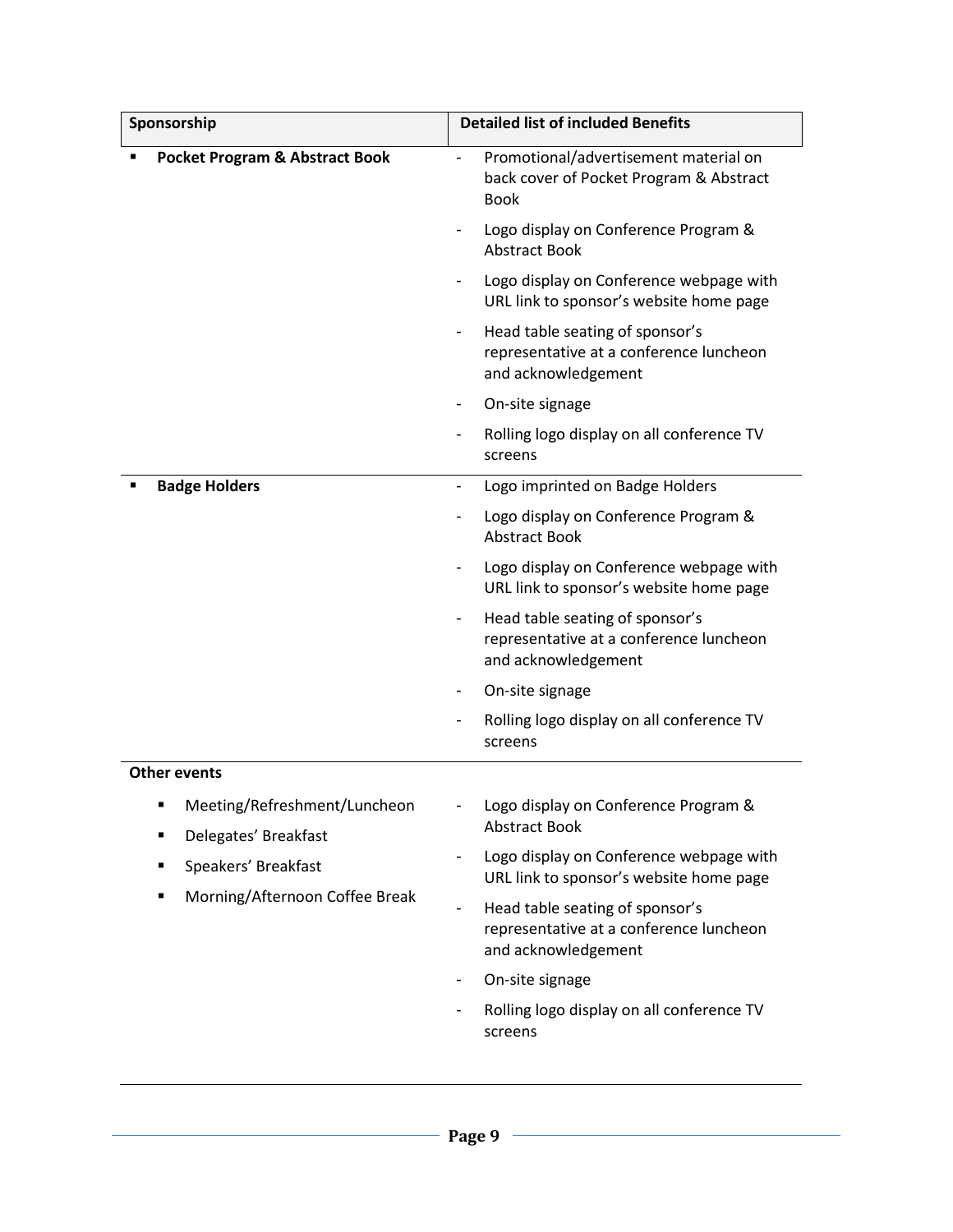# <span id="page-9-0"></span>**TERMS AND CONDITIONS**

Payment in full is expected to be received no later than 30 days following invoicing. If payment has not been received within 30 days of invoicing your sponsorship is not considered guaranteed.

**Method of Payment:** - Credit Card AMEX / Mastercard / Visa or

- Cheque payable to: "Canadian Nuclear Society"

Mailing address for cheque: Canadian Nuclear Society, 4<sup>th</sup> Floor, 700 University Avenue, Toronto, Ontario, M5G 1X6

By Credit Card – please fax Credit Card Charge Authorization form to: CNS office 416-977-8131 (form is available online[: http://cns-snc.ca/events/fsep-2017/](http://cns-snc.ca/events/fsep-2015/) click on Sponsors & Exhibitors information tab).

#### **Cancellation and Refund Policy:**

Refunds of payments made for sponsorships will be granted only if written notification of cancellation is submitted to the Canadian Nuclear Society before July 31, 2017. Refunds, less a processing fee of \$200, will be issued after the Conference. No refunds will be provided for cancellations received after July 31, 2017.

**For more information on sponsorship opportunities please contact: FSEP 2017 Sponsorship Chair; fsep2017@cns-snc.ca**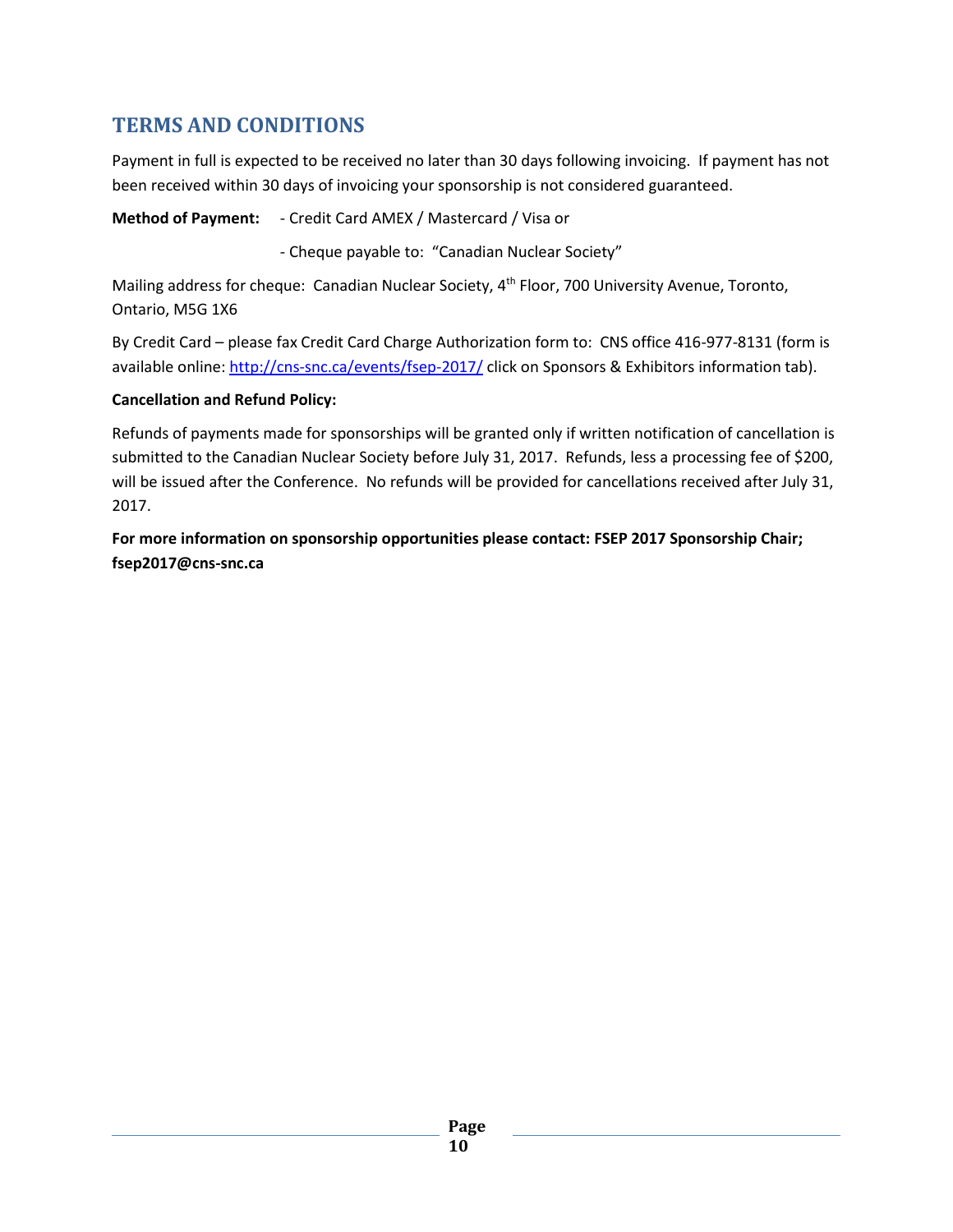# <span id="page-10-0"></span>**EXHIBITOR INFORMATION**

The exhibits are located in the Grand Ballroom Foyer, on the Conference level. The majority of the events (Opening Reception, Daily Luncheons, Banquet Reception, Banquet Dinner, and the Morning and Afternoon Coffee Breaks) will take place in and around the proximity of the exhibit area, allowing the delegates to visit the exhibits throughout the conference.

# <span id="page-10-1"></span>**Exhibitor Booth Package**

Booth sizes available are:

 $\geq$  8 ft wide x 8 ft deep

Each booth package includes the following:

- $\triangleright$  One draped booth in blue (with 8-ft high back drape and 3 ft-high side rails)
- $\triangleright$  One 6 ft draped table in blue
- $\triangleright$  Two side chairs and waste basket
- $\triangleright$  Carpeted exhibition floor
- $\triangleright$  Booth pre-set by Exhibit Services contractor
- $\triangleright$  One full conference registration
- $\triangleright$  Conference attendee registration list
- $\triangleright$  Exhibitor will receive recognition through logo display on the Conference website with URL linked to sponsor's website home page; logo display in Conference Program and Abstract Book and post event proceedings, logo display on large Poster on-site, rolling slide show.

Other services you can contract:

- $\triangleright$  Material handling, Freight Forwarding and Customs Brokerage
- $\triangleright$  Electrical and Audio-Visual supplier
- $\triangleright$  Internet connection and/or telephone

An Office Show Service Contractor will be contracted to assist exhibitors at the FSEP 2017 Conference with exhibitor services and transportation. Order forms will be available for items additional to the standard ones which exhibitors may need.

Cost per booth:

\$2,000.00 – 8 ft x 8 ft in Ballroom. Above prices includes one full registration that allow your exhibit staff to participate in all Technical and Plenary Sessions, attendance at Reception, Breakfasts, Conference Luncheons, and Banquet.